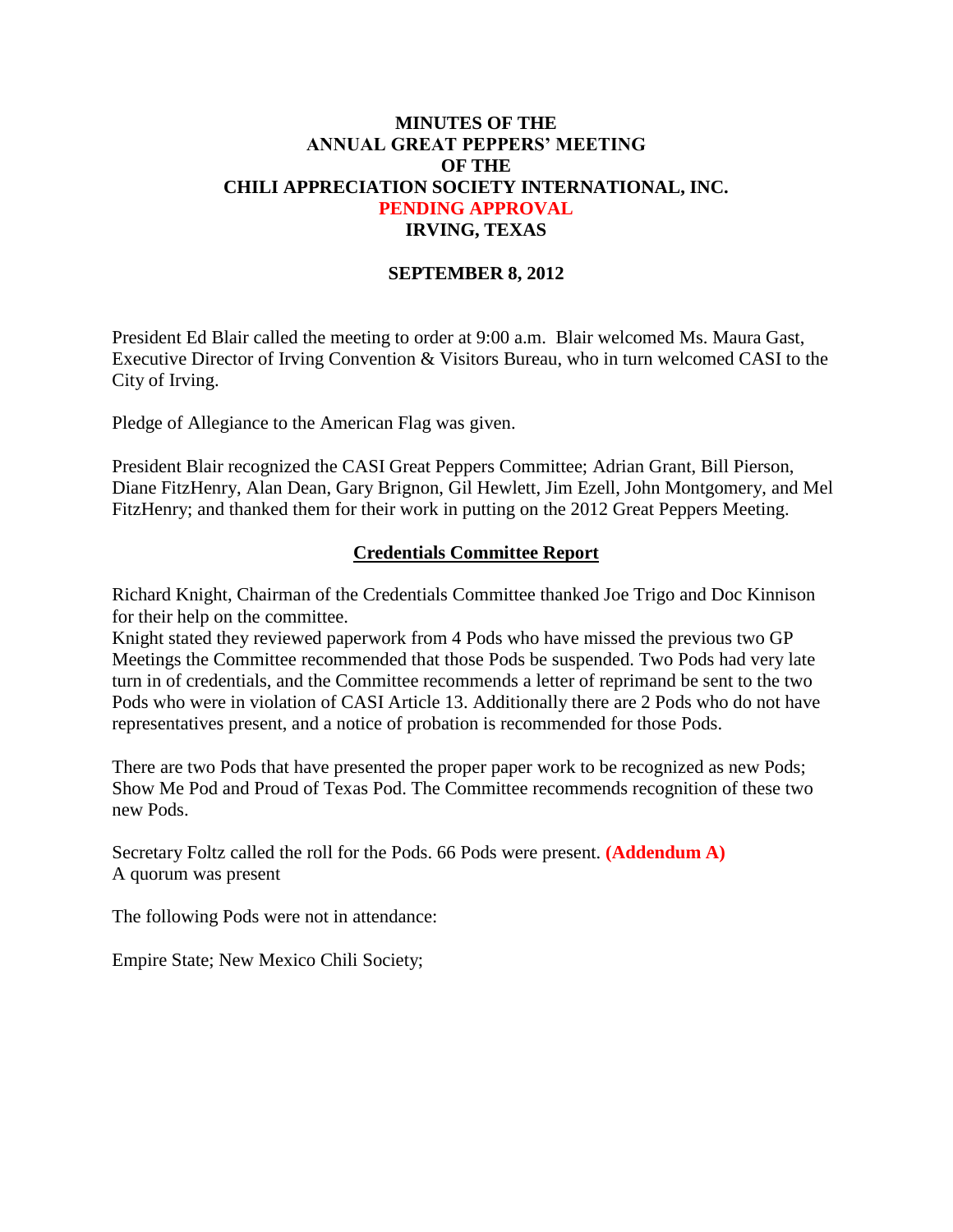Secretary Foltz called the roll for Directors. The following Directors were present:

Ed Blair, President Jim Ezell, Vice-President Dana Plocheck, Vice-President Roger Foltz, Secretary David Sexton, Treasurer Janice Miller, Executive Director Darin Jester Lee Kroencke Robert Schrade Jenny Windsor Glenda Vrba

ED Miller advised there were two new Pods to be seeded at this meeting, Show me Pod and Proud of Texas Pod.

MOTION by Gladiator Pod to seat the two new Pods. The motion was duly seconded.

*Motion passed: Unanimous*

# **Approval of Minutes of 2011 Great Peppers Meeting**

A copy of the Minutes of the Great Peppers Meeting held in Salado, Texas on September 11, 2011 was distributed to all.

**MOTION** by Cap CASI Pod, to approve the minutes from the previous Great Peppers Meeting. The motion was seconded by Virgin Pod

*Motion passed: Unanimous*

#### **President's Message**

Welcome to the 2012 Great Peppers Meeting. It is good to look out to a sea of familiar faces and new ones too.

Welcome to the Great Peppers and the incoming GPs that are typically beside you. Each of you represents the pinnacle of local leadership in CASI. It is your responsibility to lead your Pods with vision and energy. It is a commitment that is year round including planning cookoffs, promoting membership, working with your fellow officers and members to promote Chili, Charity and Fun. Thank you for volunteer efforts.

Welcome to the Regional Referees that have come to join us. You serve as front line contacts for promoters interested in new cookoffs. You spend a lot of time working with your Area Referees educating these promoters to prepare them for all the issues they need to address to host a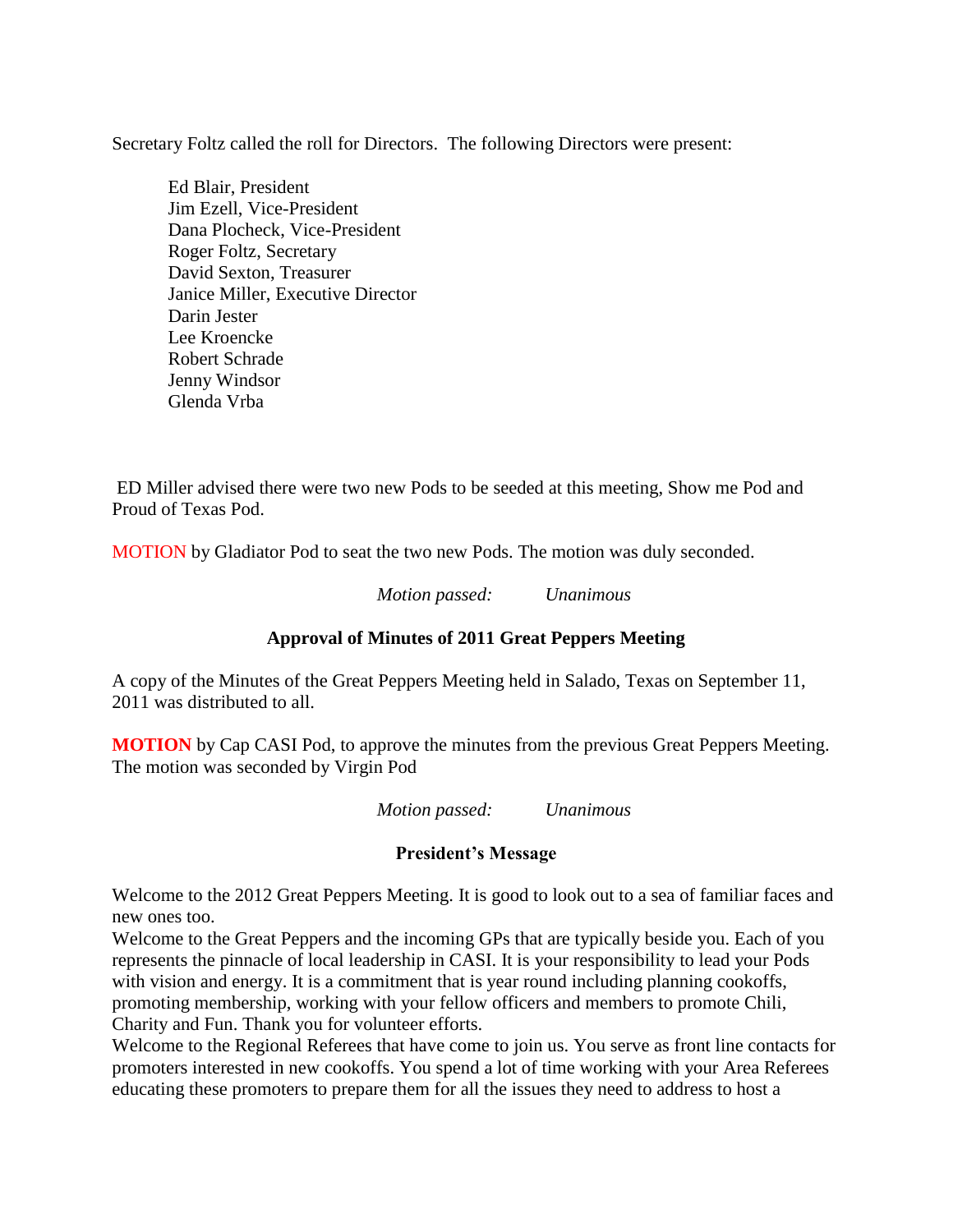sanctioned CASI cookoff. You are also the gatekeepers that work with the Area Referees to be sure we have our cookoffs covered with a referee in attendance and follow up to see that all the paperwork has been completed and timely submitted. Again, you are all volunteers and I thank you for your service.

Welcome to the Non Board Contributing Members that work throughout the year on specialized aspects of CASI's operations: Old 320, Scholarship, Computing and Krazy Flats. Again all are volunteer positions take time throughout the year. Thank you for your service.

Welcome to my fellow Board members - volunteers all. For those that don't know, not only are we charged with running TICC, we are busy throughout the year handling the business side of CASI. Each of us dedicates many hours a week to the business of CASI. In addition, when we are at cookoffs and other CASI events, we are a visible face of CASI. It is a pleasure to serve on the CASI Board and to know that through our combined spirit and efforts, we are striving to make CASI better.

Welcome to all the members that serve on our committees. More volunteers, whom are each addressing a particular area of need. Thank you.

Welcome to everyone else, the spouses of delegates, our general membership, sponsors and any group I've overlooked.

CASI is every one of you, we are all CASI. It takes each of us participating in one role or another to make a successful organization, a successful cookoff, a successful family of friends. I am humbled, proud and honored to be serving as CASI President and to be working with my fellow Board Members.

Today you will hear about many aspects of running CASI. Listen, think, respond. There is no I in Board, so while your Board is responsible for many things, we cannot do them without you and your support. We will propose ideas to you and we will listen to your ideas. Together, CASI can move forward. As with any team, there are many roles and that is why I welcomed so many groups. Each of us today has a role, but we are interdependent. When we work as a team, we win as a team. When we don't, we have problems. But if we work together, the problems will be temporary and the successes lasting.

There are few points I would like to stress. We are all volunteers. Most of us have day jobs. So, if you want something from someone in your time frame, remember it may not fit the person you are asking time frame. Be understanding. When you ask about a rule and the answer is not to your liking, remember we as an organization need to guard our rules respect and follow them. Without rules what does it mean to be qualified or sanctioned. Again, be understanding. It is the intention of the Board, our duty actually, to not only promote chili but to honor the rules as established by the Great Peppers. These objectives can sometimes be in conflict, at least to some degree. Let's all work together in a civil fashion to address any and all situations that arise. If we spend our energies looking for solutions, we will find them faster than spending that time and energy being negative. The motto is Chili, Charity and Fun. Live it.

#### **Report of Nominating Committee**

Connie Collier thanked the members of her committee, Pat Krenek and Kathy Mulkey. She advised that after review of all applications the following candidates for election to the CASI Board of Directors were qualified: Darin Jester, Roger Foltz, Larry Burroughs, Randy Duke, Richard Hewlett, Mary Ellen Gillen, and Robert Schrade.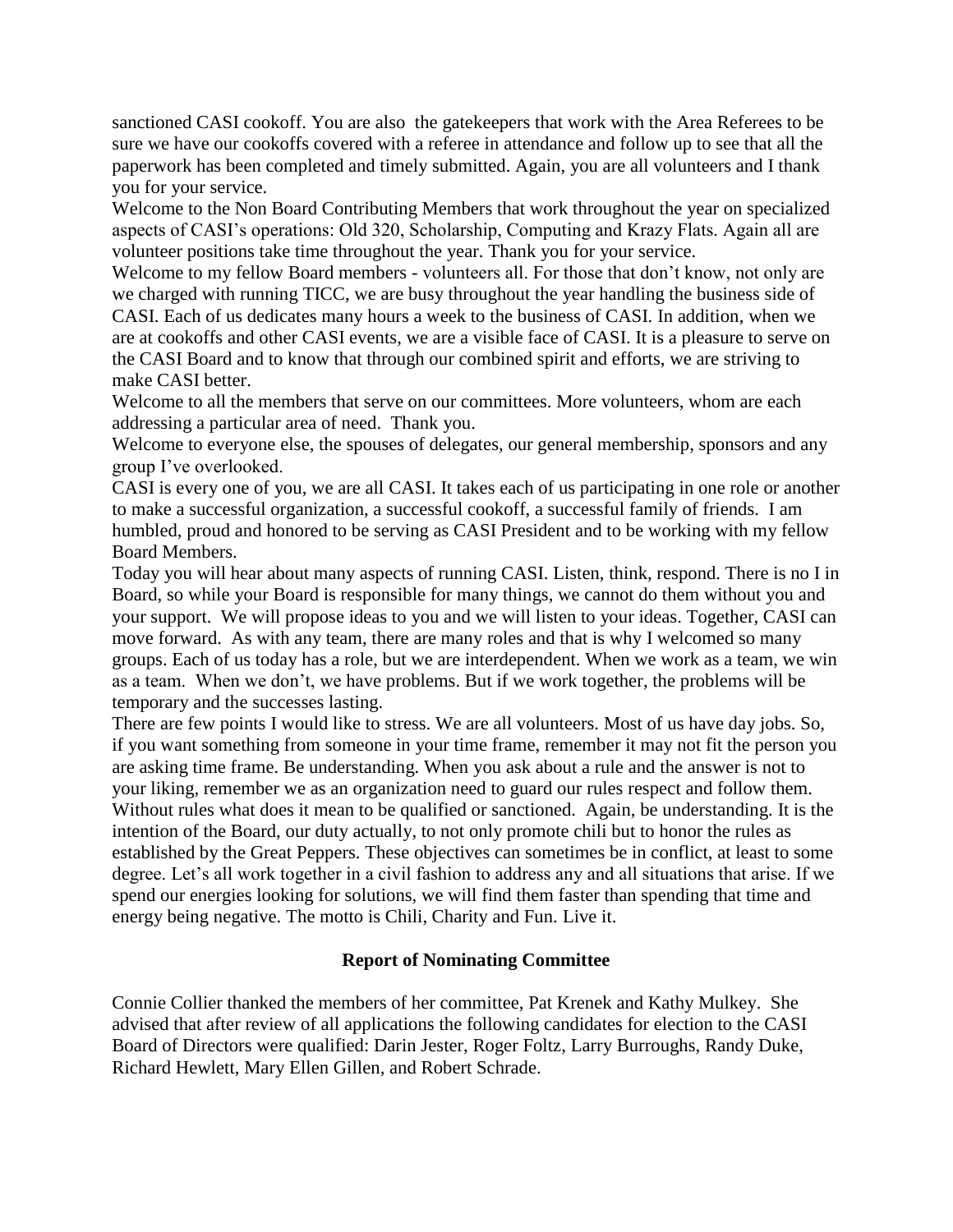#### **Executive Director Report**

As she gave her last ED Report, Janice Miller thanked all who have given their encouragement and support over the last 4 years.

One of her accomplishments was to ensure that there was a central place for the Official CASI Documents, and this was done on the CASI website, in the Resource Center folder.

I am still encouraging each pod to research and document their history which I have placed in the History Section of CIS. It will also be placed in the museum. It should be done as creatively as possible.

Recently we have had several requests for International CCOs. We had a cookoff in Burk Falls, Ontario Canada on August 11, 2012. We have a CASI member living there who is working via email and phone with Bill Pierson to ensure that he is qualified to be a referee. It was be approved by the Board to make this the Ontario Provincial (State) Championship. We have a request for a cookoff in Shanghai. This is the 7th year that this CCO has been in place. They have used our forms and Rulebook. This year it will be on September 15. If you or somebody you know would like to go, please let me know. This CCO has been reviewed by the Events Committee and has been approved and it will be a State Championship. I have had another request from Roulen, Saskatchewan, Canada. They are still in the planning stages and we may not be able to make it a CASI CCO this year.

We are trying something new with the referees. I asked each regional referee (RR) that once they have selected a referee for a CCO that they send me the name. I then put it into CIS. This gives both Jenny Windsor and me a contact if questions arise about a CCO. I have had a few RRs who already responded to this. Hopefully this will help us with the problems that arise for a particular CCO.

Some stats: We have had 177,471 hits on the blog in the last 3 years. Last month alone we had 6665 hits on the blog.

I want to take time to thank a lot of people. There are so many of you who have helped me during the last 4 years. You have been there to guide me. There is no way to list all of your names, but I have a few I would like to acknowledge. First I want to thank the CASI members who have help guide me and support me the last 4 years. You guys Rock and you are the best! I love each of you. You have been there when I needed a friend. You have been our family! A special thanks to each CASI Board that I have had the pleasure working with during the last 4 years. A big thanks to my home pod, Concho Valley Chili Pod. Every year they have been there to help put the Notebooks together. This is a large project and they have always been there to help. I am going to miss working with each of you as your ED. And last, I want to thank Cliff. He has been tired of being secretary, he has been there to read my articles and make sure I make sense; he has been my strength when things seem to be the worst. He has always given me strength and support. Although, he has resigned many times as secretary when the phone calls get too many and I am not around, but I have always hired him back. Thank You Cliff for supporting me and loving me. I love you.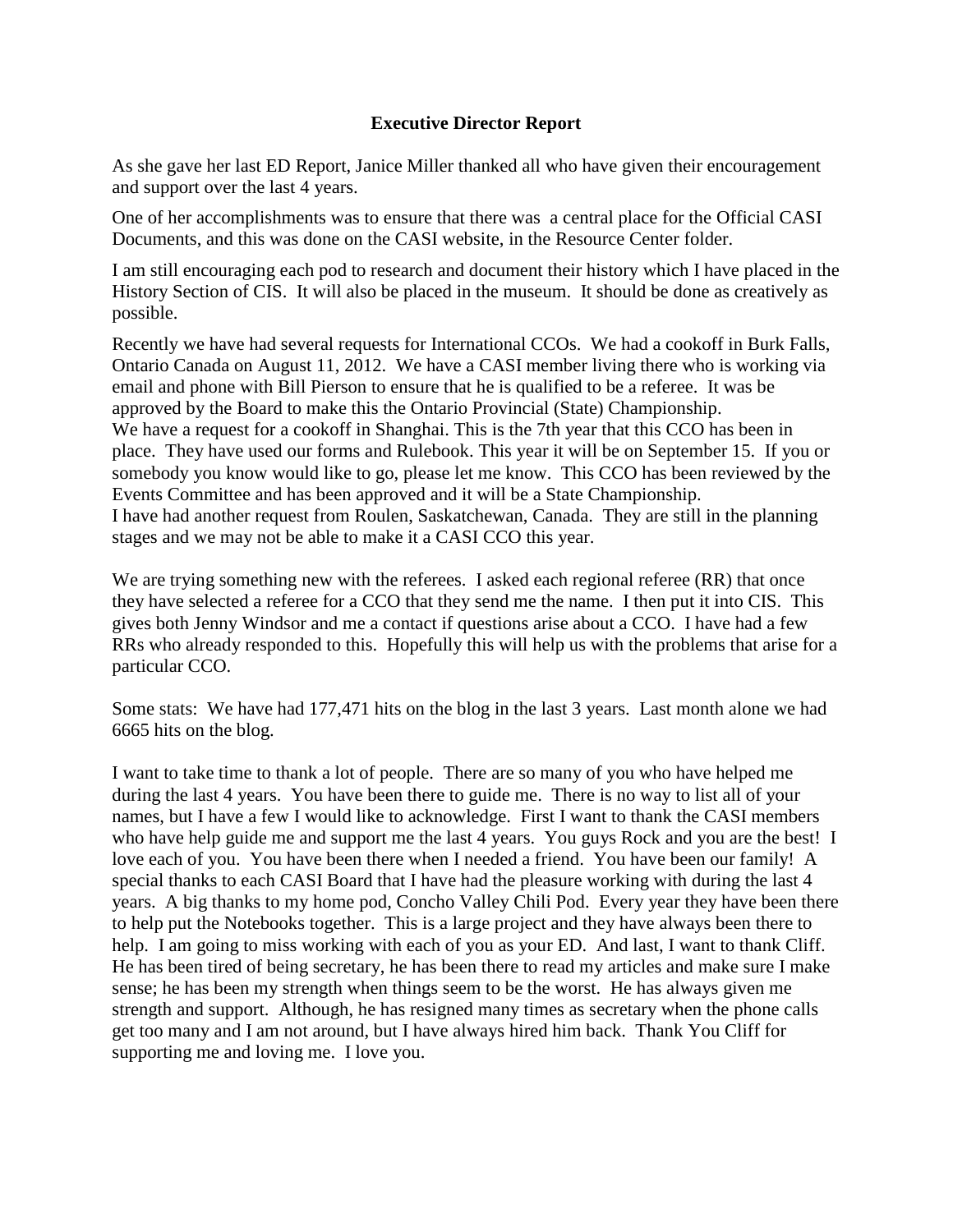#### **Treasurer's Report**

David Sexton reviewed the copy of the Treasurer's Report distributed to all the Great Peppers and Directors. See Addendum B, attached.

#### **Membership Report**

Darin Jester reported that total membership was down over 150 members from September 2011. Total chilis cooked are 13,308 to date. Jester advised that there are always renewals prior to TICC and at registration at TICC, which will bring up the membership numbers.

#### **TallyMaster Report**

Jenny Windsor reported that as of August  $15<sup>th</sup>$ , there were 25 fewer cookoffs than the previous year, and chili's judged was down, the number of qualified cooks was down slightly. The number of qualified Show Teams was down by 13 from the same period last year, but the amount of money raised was \$47,862 higher than the previous year.

#### **Upcomings**

Lee Kroencke reported that 554 entered for the chili year 2011 – 2012. Through August 2012, 496 cookoffs have been held; this is off about 3% from 2011. There are 149 registered for the new chili year 2012 – 2013.

#### **Public Relations**

Lee commended our current Champion, Larry Walton, for his efforts this year to spread the CASI message. He also commended Tom Williams for all the good work he does in promoting CASI and TICC. Lee recommended we all use the *Terlingua Trails* more, indicating it doesn't have to be the current issue to show all our enthusiasm for what we do.

# **Krazy Flats Report**

Darin Jester previewed the 10 year Anniversary Pin to be sold at Krazy Flats this year. He also previewed the Challenge Coin, and explained its history and purpose.

#### **Ranch Report**

Robert Schrade advised a lot of new projects going on at the Ranch. New lighting has been installed at the main gate and main entrance; there is new pole lighting at city hall, and by the ice truck and all around the new administration building. The administration building is wired and outside lighting all around to help with dark areas.

There is a new pavilion down at Krazy Flats, Si Brown Original Louisiana Hot Sauce Pavilion, which will be used for the BBQ registration and judging as well as other events at TICC. Work has begun behind the Mexene Judging Pavilion to create a road for delivery of ice to the concession area without driving through the judging area.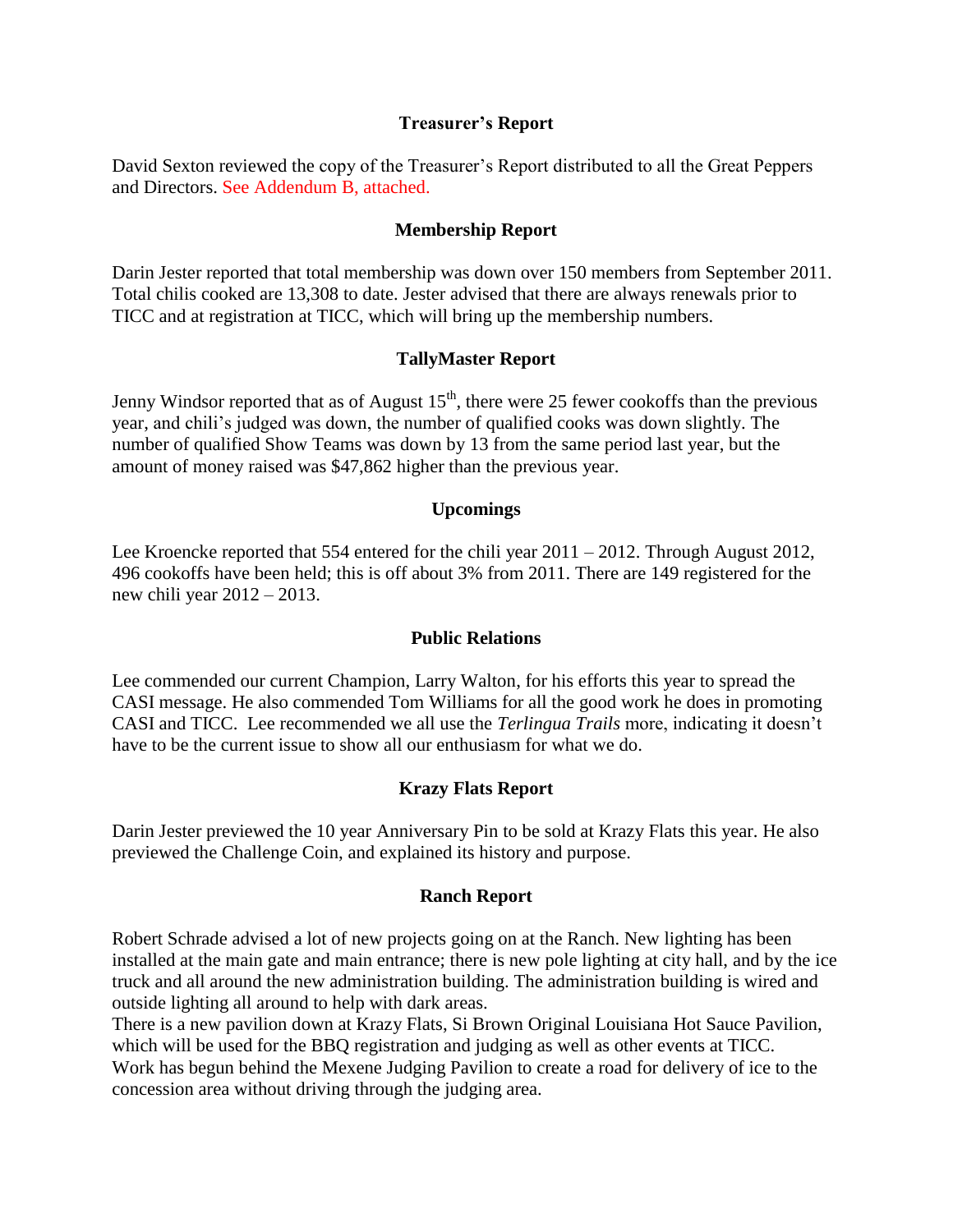# *Terlingua Trails*

Dana Plocheck received notice from the publisher of the *Trails*, *Kerrville Daily Times,* in February 2012 that since the *Trails* does include advertising for our sponsors, we do not meet the guidelines for a reduced postage rate according to the US Post Office. To date there has not been an increase seen, and additional sponsors have offset our costs for mailing.

#### **Winners Committee**

Chairman of the Committee Dana Plocheck thanked the other members of the Committee; David Sexton, Co-Chairman; Joe Trigo, Tanna Jones; Preston Shaw, and Ted Fichtl. Dana advised that Champion Larry Walton had attended the following Chili Cookoff's; San Miguel, Mexico, Louisiana Open, Texas State, Texas Men's State, Rose City, Outlaw Cigar, Southwest Open, Oklahoma State, and is scheduled to attend the Indiana Open and the California Open at Woodbridge Winery.

Dana previewed the poster for TICC this year, and recognized the designer of the poster, David King from Ft. Worth.

#### **Friday Scholarship Day Activities**

There will be no changes in the Beans and Wings competition at  $TICC - 2012$ . However, there will be several changes in the Salsa competition this year. I believe that the changes will be for the good as it will allow for more winners and that is always good for the contestants.

For some time now the Renfro family has wanted to make some changes in the type of salsa that is judged at the Friday Scholarship Day Activities in Terlingua. They were looking for traditional salsa and not so much Pico de Gallo.

This year will have the Traditional and a Non Traditional (OPEN) competition. Both categories will be turned in and judged at the same time  $-1:00$  pm. The cups will be marked with colored tape to determine which type of salsa is being turned in. We will have Traditional and Non Traditional judging tables running at the same time. Contestants may enter **one or both** category and each category will have an entry fee of \$15.00. Through our normal process of judging we will take the top five in **each** category and they will be declared the winners and receive prizes thus increasing our number of winners from 5 to 10 (1st through  $5<sup>th</sup>$  place in each category).

MOTION by Janice Miller that Richard Knight be elected Executive Director by acclamation. The motion was seconded by Roger Foltz.

*Motion passed: Unanimous*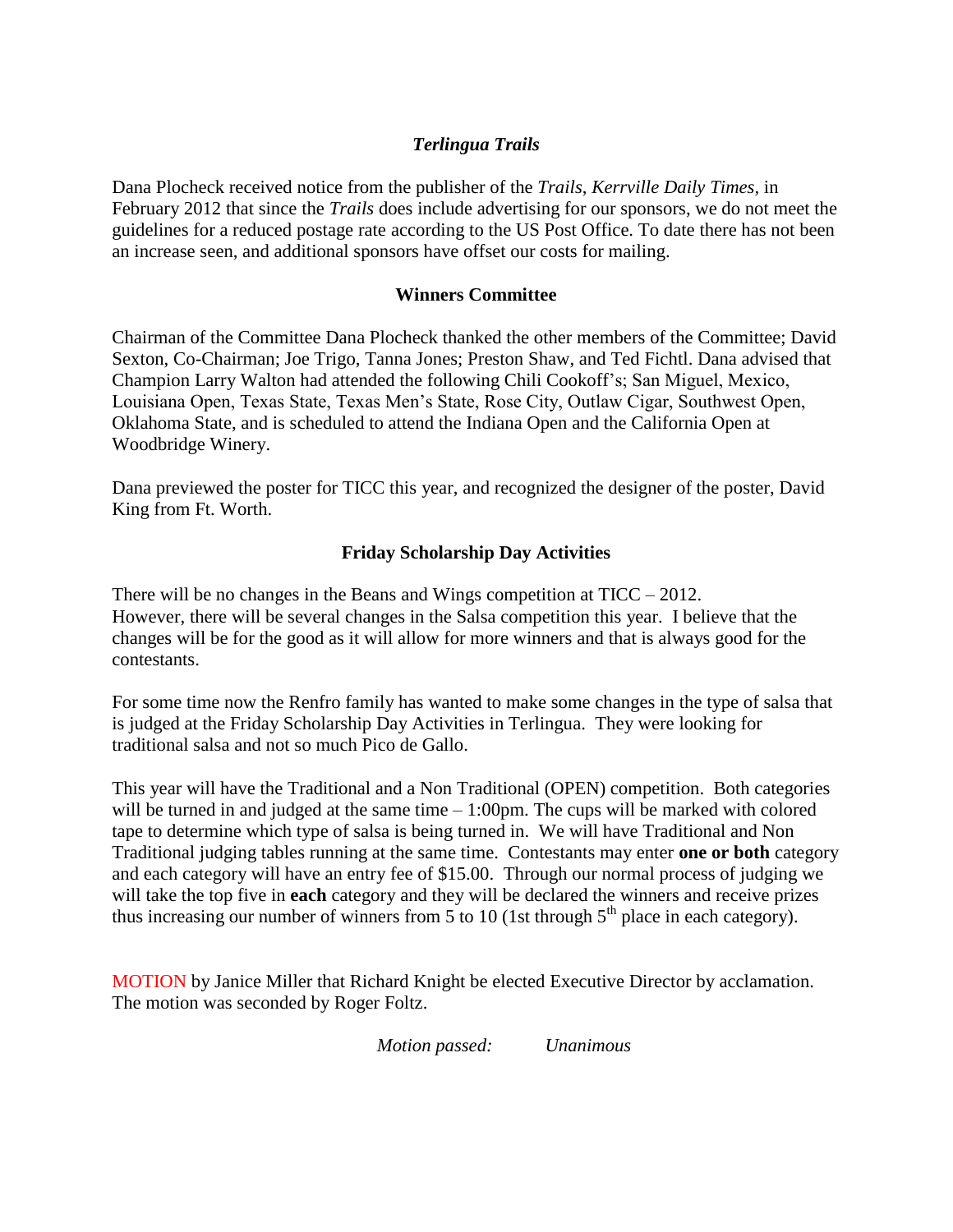#### **Sponsorship Report**

Sponsorship Chairman and CASI Vice President Jim Ezell gave the following report on Sponsorship:

The **Legacy Sponsorship** program has now funded three of the building facilities at Rancho CASI de los Chisos with this year's introduction of the new **Si Brown Original Louisiana Hot Sauce Pavilion** in Krazy Flats. A sponsorship at this level requires a minimum \$25,000.00 investment.

The **Gold Sponsorship** level has achieved record status with the elevation of **Mild Bill's Spices and HEB/Tyson Foods** to the ranks. This gives us an all time high of nine gold sponsors contributing a minimum of \$10,000.00 in annual contributions.

The **Silver Sponsorship** level is represented by five sponsors contributing a \$5,000.00 investment with the elevation of **Outlaw Cigar Co** and the addition of **Choctaw Casino and RV Resort.**

We have achieved a record level of participation from **Terlingua Area Sponsors**. It has never been our policy to solicit funding from the local Brewster County area. Our goal has always been to "give" to the area and not "take". We do, however, accept commitments and association if we are approached. More of the local enterprises have voiced appreciation of CASI and expressed a desire to invest in our event. We have invested in the local Chamber of Commerce and expanded our visibility in the area.

I cannot say enough about the growth of our **"Friends of CASI"** level of sponsorship. **"Friends of CASI"** successfully underwrote all the CASI Awards at the 2011 TICC and donated two \$4,000.00 scholarships to the CASI Scholarship Fund. We are looking for other opportunities to serve CASI. It is gratifying to see so many CASI members and Pods in this group. That is truly beyond the call of duty.

We will have many nice gifts to offer the **2012 TICC Winner**. Sponsored items will depart with the champion to take the pain out of hauling that Big Pepper away. My only regret is that we didn't start this program years earlier. I also wish we could make it retroactive to our many fine champions of the past. Travel allowance was initiated two years ago to assist the TICC Winner in representing CASI around the world. This is a valuable tool in our public relations and solicitation of Sponsors.

Sponsorship has assisted in underwriting the Great Pepper Meeting as the BOD takes over that obligation this year. That influence will grow in future years.

We have **a record 56 sponsors** as this posting is printed in late August. There are many other projects pending that could still come to fruition before year end. The key to our sponsor program is the retention of the contributors we already have signed. That way we don't have to start over and reinvent the wheel each year. It falls on sponsorship to adequately communicate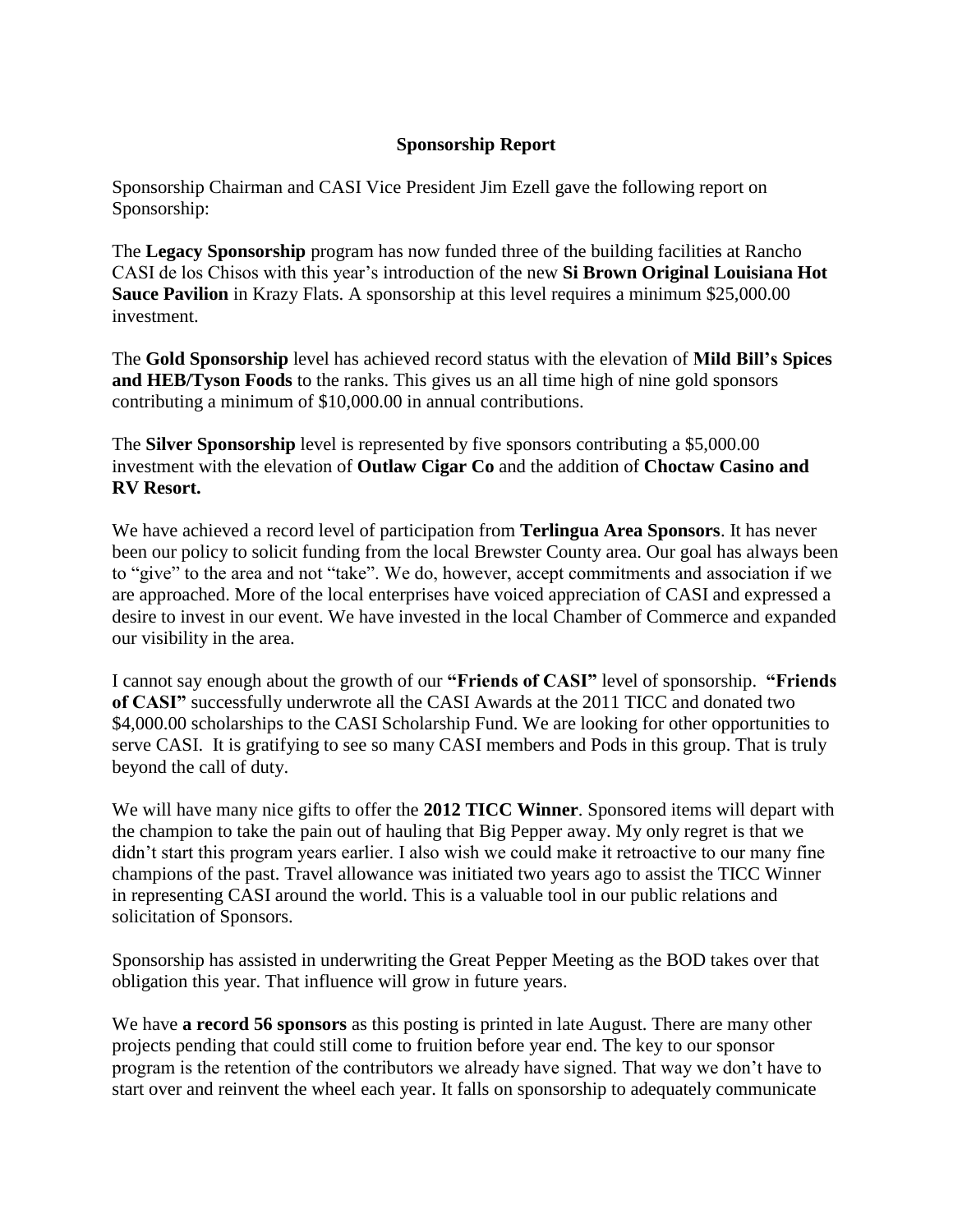and work with the sponsors, as well as the CASI membership to support the products and services. Our membership has a great track record when it comes to support of our sponsors. Obviously, our financial well being depends on it. It is something to be proud of. It sets us aside from many organizations that can only envy our program.

**Thank you for your support**. Forgive me if I push a little hard, but the CASI sponsors are my clients. I have to protect their interest and investment. Thank you for sending me back to the Board of Directors this past year to help with whatever I can.

#### **Scholarship Report**

Program Administrator – Barbara Herrin (2009-September, 2012) Committee members –

> Pat Krenek (2010-2012) Julie Netser (2011-2014) Pat Irving-King (2010-2012) Connie Collier (2011-2015 Nancy Hewlett (2010-2013) Pam Clark (2012-2015) Bob Horan (2011-2013) Sue Seehusen (2012-2015

Travis Tonzi (2012-2015

| Granting | Name                | Proj. grad | Encumbered | Comments            |
|----------|---------------------|------------|------------|---------------------|
| year     |                     | date       | money      |                     |
| 2007     | Acevado, Brinlee    | 2011       | \$2500     | On full scholarship |
|          | Dowling             |            |            | In Oklahoma-        |
|          |                     |            |            | unencumber 9/2012   |
|          |                     |            |            |                     |
|          |                     |            |            |                     |
| 2008     | Sievering, Samantha | 2012       | \$500      | Unencumber 9/2012   |
|          |                     |            |            |                     |
| 2009     | Guy-Anzaldua,       | 2013       | \$500      |                     |
|          | Candance            |            |            |                     |
|          | Longabaugh, Erik    | 2013       | \$500      |                     |
|          | Talamentes, Joseph  | 2013       | \$500      |                     |
|          | Tenneson, Joshua    | 2013       | \$500      |                     |
|          | Wampler, Jessica    | 2013       | \$3000     | Student now on full |
|          |                     |            |            | scholarship         |
|          |                     |            |            |                     |
| 2010     | Bennett, Preston    | 2014       | \$3000     |                     |
|          | Christenson, Jerica | 2014       | \$1500     |                     |
|          | Heng, Kim           | 2014       | \$1500     |                     |
|          | Karaff, Kolby       | 2014       | \$1750     |                     |
|          | McDonald, Justin    | 2014       | \$1500     |                     |
|          |                     |            |            |                     |
| 2011     | Ellis, Shelby       | 2012       | \$500      | Trade school        |
|          | Hard, Matthew       | 2015       | \$2500     |                     |
|          | Hinh, Kimberly      | 2015       | \$2500     |                     |

#### **Status on Current Recipients**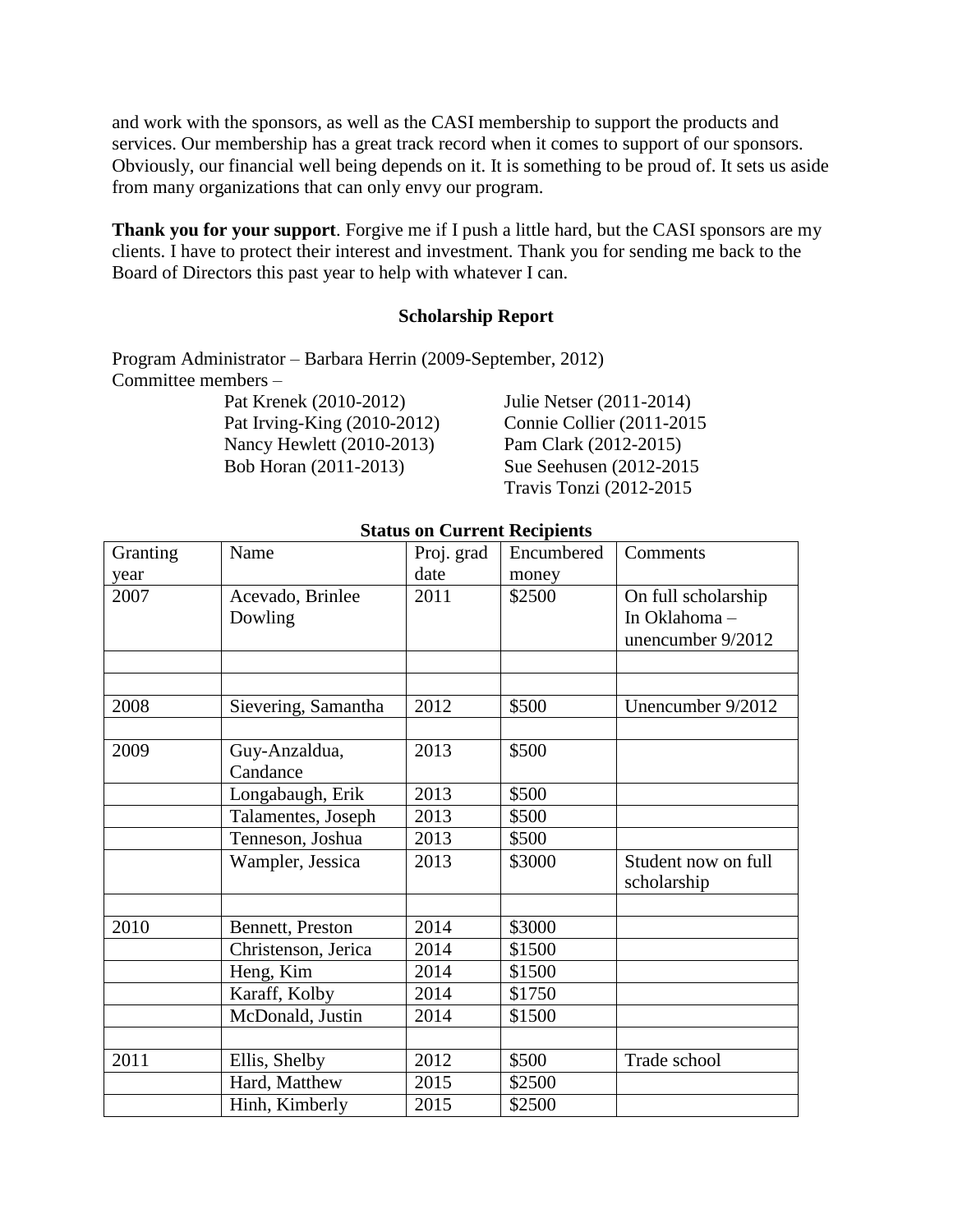|      | Jowers, Kendra     | 2015 | \$2500 |                      |
|------|--------------------|------|--------|----------------------|
|      | Naff, Megan        | 2015 | \$2500 |                      |
|      | Nash, Elizabeth    | 2015 | \$500  | Trade school         |
|      | Nguyen, Jaclyn     | 2015 | \$2500 |                      |
|      | Smith, Shelmon     | 2015 | \$2500 |                      |
|      | Wallace, Austin    | 2015 | \$2500 |                      |
| 2012 | Borgfeld, Felicia  | 2016 | \$3500 |                      |
|      | Fleming, Karlea    | 2016 | \$3500 |                      |
|      | Gamero, Braulio    | 2014 | \$1000 | Trade school         |
|      | Jones, Natalie     | 2016 | \$4000 | Will attend winter & |
|      |                    |      |        | summer session       |
|      | Kasmiroski, Andrew | 2013 | \$500  | Junior at Texas A&M  |
|      | Mercado, Jessenia  | 2014 | \$1500 | Trade school         |
|      | Nesbitt, Lucas     | 2016 | \$4000 | May not attend       |
|      |                    |      |        | school               |
|      | Parker, Ashley     | 2014 | \$1500 | Trade school         |
|      | Nguyen, Thanh-Thu  | 2016 | \$3500 |                      |
|      | Scaria, Minu       | 2016 | \$3500 |                      |
|      | Secheli, Beatrice  | 2016 | \$4000 |                      |
|      | Skiles, Megan      | 2016 | \$3500 |                      |
|      |                    |      |        |                      |

| Tex         | Terlingua HS           |      |        |                     |
|-------------|------------------------|------|--------|---------------------|
| Schofield   | Valedictorian          |      |        |                     |
| 2009        | Flippo, Brendan        | 2013 | \$1000 |                     |
| 2010        | Smith, Ayla            | 2014 | \$3500 |                     |
| 2011        | Briana Melinda         | 2015 | \$3500 |                     |
|             | Sweeney                |      |        |                     |
| 2012        | <b>Brian Ritcheson</b> | 2016 | \$4000 | Will not attend     |
|             |                        |      |        | school              |
| Friends of  | Terlingua HS           |      |        |                     |
| <b>CASI</b> | Saluatorian            |      |        |                     |
| 2012        | Sherman, Karli         | 2016 | \$4000 | Will not attend     |
|             |                        |      |        | school at this time |
|             |                        |      |        |                     |

**Note:** I have placed an article in the May and June Trails asking the above scholarship recipients to furnish me with contact information and grade requirements so I can verify their scholarship status. I also placed an article in the ED's Blog asking for the same information.

# **REPORT OF DONATIONS**

Sept. 1, 2011 to August 31, 2012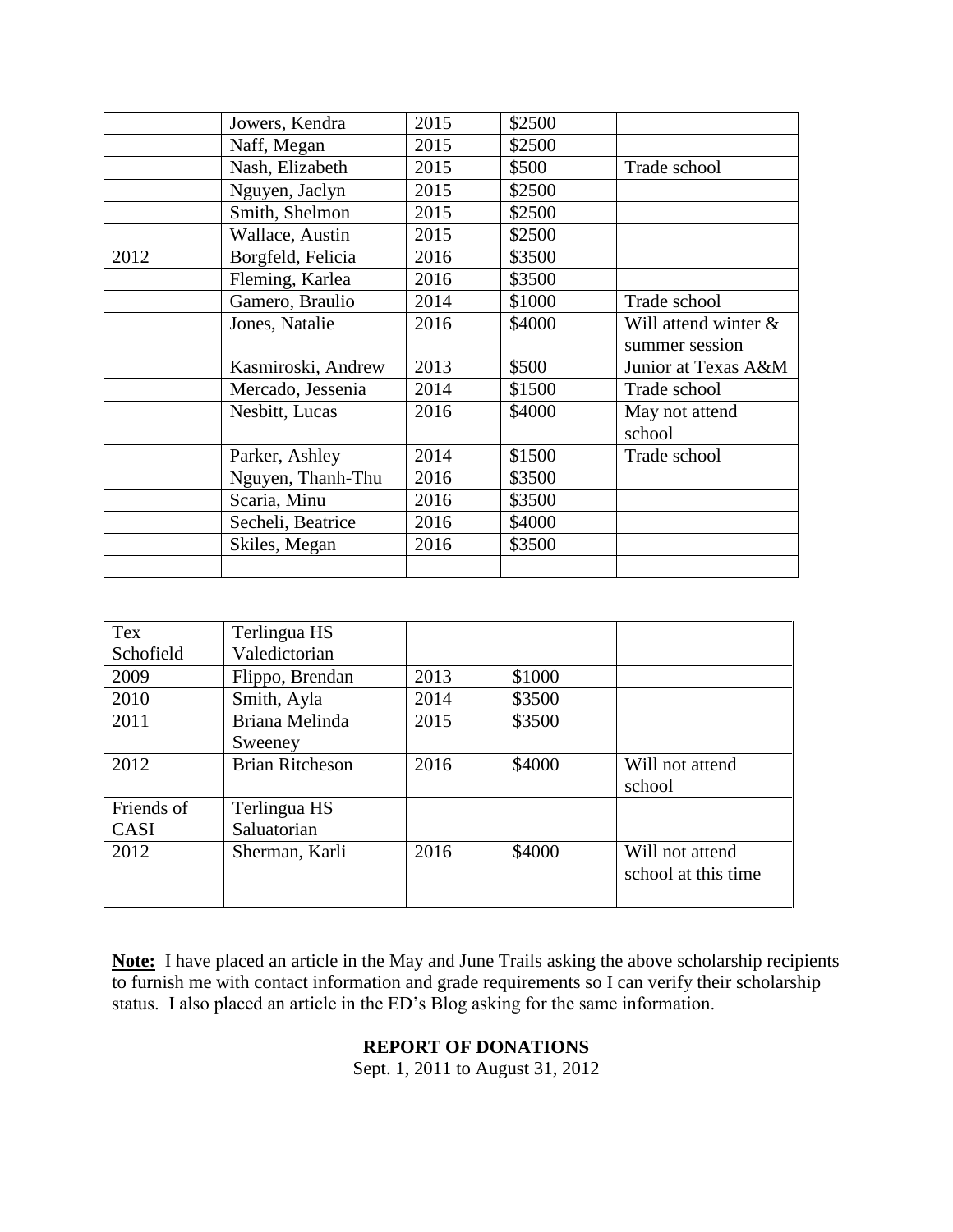193 donations –\$11,840 (memorials and donations to Scholarship Program)

55 donations – \$2485 (Texas Ladies State)

248 total \$14325 total

This represents both an increase in the number of donations and the total amount of donations for both categories. Of the amount, eleven pods donated \$3113. Tips from the main concession at TICC totaled \$238. Bar tips from Texas Men's State totaled \$318 with tips from the Texas Hill Country Pod (Great Peppers' meeting) totaling \$250. At TICC, the ice truck tips netted \$228 from the Rose City Pod with the 3 "I" Pod donating \$348 from the chili tasting.

#### **SELECTION PROCESS**

- Feb 1 received 107 applications by mail This was about the same as last year. Again, there were some that were incomplete or lacked a Pod Representative signature. Therefore, 96 academic applications and 5 trade/technical applications were sent to the committee for review.
- Feb. 28 copied applications and mailed to committee members requesting results by March 29th.

Cost

| Copying | \$992.77 (an increase from 2011)                                          |
|---------|---------------------------------------------------------------------------|
| Postage | \$125.65 (a decrease from 2011)                                           |
| Total   | \$1118.42 (an increase from 2011)                                         |
|         | The increase is due primarily to some applications having more pages than |
|         | others.                                                                   |
|         |                                                                           |

Mar. 29 tallied results and ranked top 12 academic applicants and 5 trade/technical applicants in rank order

April 6 requested \$39,000 to be allocated for 2012 scholarships

- April 14 emailed to ED with a request for her to email to Board recommendations to award 9 academic and 3 trade/technical scholarships
- April 15 mailed letters of congratulations and regret to applicants

#### Cost

| Copying  | \$11                                                                             |
|----------|----------------------------------------------------------------------------------|
| Postage  | \$44                                                                             |
| Total    | \$55                                                                             |
| April 15 | informed Great Peppers and/or Pod Representatives of their applicant receiving a |
|          | scholarship                                                                      |

April 15 mailed Certificates of Award to the Great Peppers so that the Great Pepper could present award at Awards Assembly

Cost

| Copying | \$15  |
|---------|-------|
| Postage | \$22  |
| Total   | \$ 37 |

May listed winners' names in Blog listed winners' names in Trail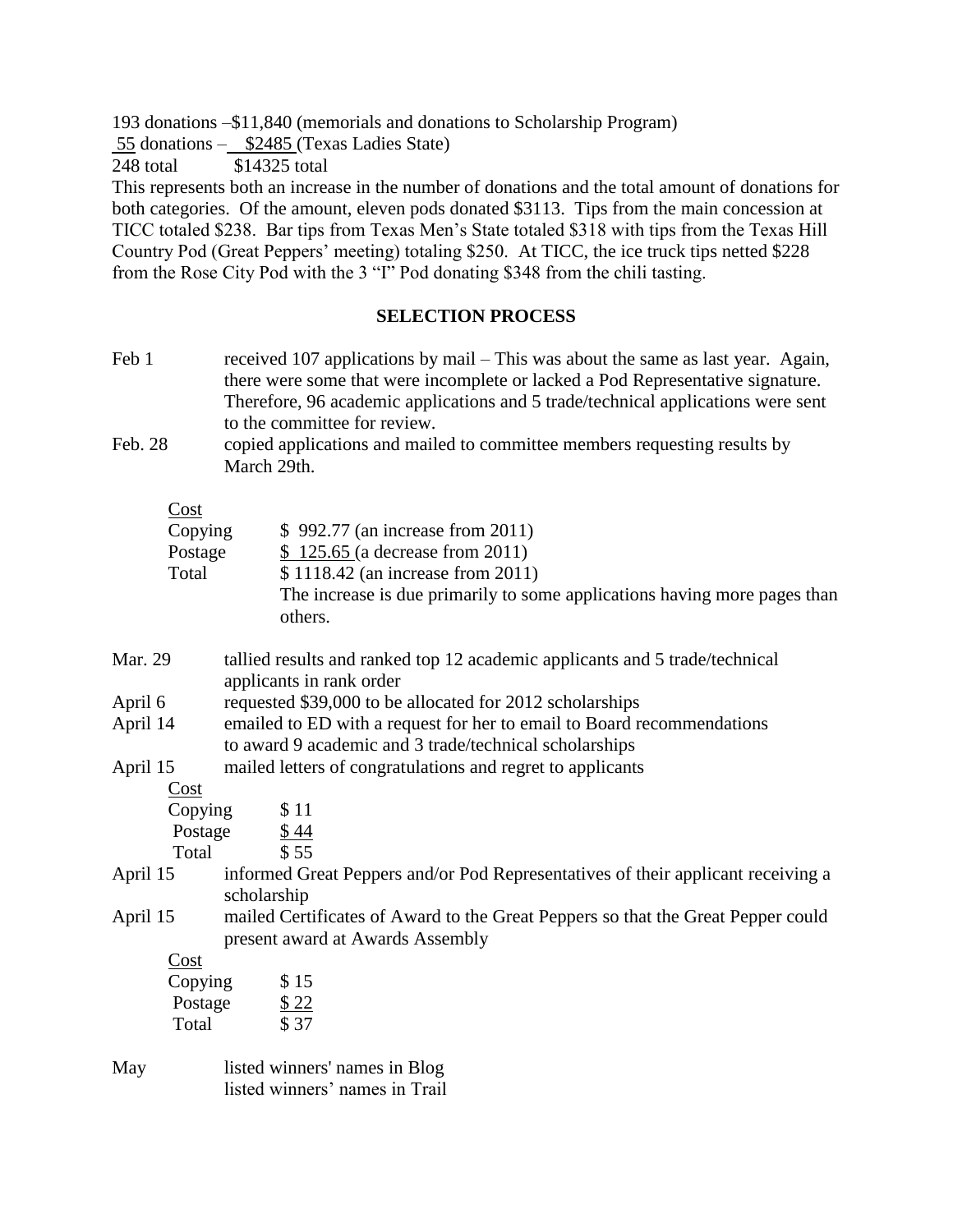#### **Observations from the selection process**

One hundred seven (107) applications were received with six (6) being incomplete leaving one hundred one (101) applications for committee review. Applications were received from the following states and pods:

| $\mathbf{r}$<br>State | Applications   | $\sim$<br>Pod                     |  |
|-----------------------|----------------|-----------------------------------|--|
|                       |                |                                   |  |
| Arizona               | 21             | <b>High Desert Pod</b>            |  |
|                       | $\mathbf{1}$   | <b>Chili Appreciation Society</b> |  |
|                       |                | of Arizona                        |  |
| Indiana               | $\mathbf{1}$   | Indiana Pepper Pod                |  |
| Missouri              | $\overline{2}$ | MO-KAN Pod                        |  |
| New Mexico            | $\overline{2}$ | Southeast New Mexico Chili        |  |
|                       |                | Society                           |  |
| Texas                 | $\overline{2}$ | <b>Black Sheep of Texas</b>       |  |
|                       | 1              | Central Texas Chili Pod           |  |
|                       | 3              | Classic CASI                      |  |
|                       | $\overline{4}$ | Concho Valley Chili Pod           |  |
|                       | $\mathbf{1}$   | Cowtown                           |  |
|                       | 51             | DAM Pod                           |  |
|                       | 1              | Houston Pod                       |  |
|                       | 1              | NOW Pod                           |  |
|                       | 3              | Pedernales Pod                    |  |
|                       | 5              | SAP Pod                           |  |
|                       |                | <b>State of Texas Pod</b>         |  |
|                       | 1              | VASA Pod                          |  |
|                       |                |                                   |  |
|                       |                |                                   |  |
|                       |                |                                   |  |
|                       |                |                                   |  |
|                       |                |                                   |  |
|                       |                |                                   |  |
|                       | 101 total      |                                   |  |

Of the 96 academic applicants, the selection committee chose 55 different applicants. Of the 55 applicants who were chosen, 30 applicants received votes from only one committee member. Twenty-five (25) received multiple votes. The top 10 applicants received votes from 2-6 committee members. The committee members listed their selections in rank order. I assigned a numerical value to the rank order of all of the top twelve (for example- a  $1<sup>st</sup>$  place received 10 points, a  $2<sup>nd</sup>$  received 9 and a 10<sup>th</sup> received 1 point) I then totaled the number of points each applicant received and placed the top ten in rank order. The top nine received scholarship awards.

The top three trade/technical applicants received votes from all committee members.

#### **Recommendations:**

Unencumber \$2500 (Brinlee Acevado) and \$500 (Samantha Sievering).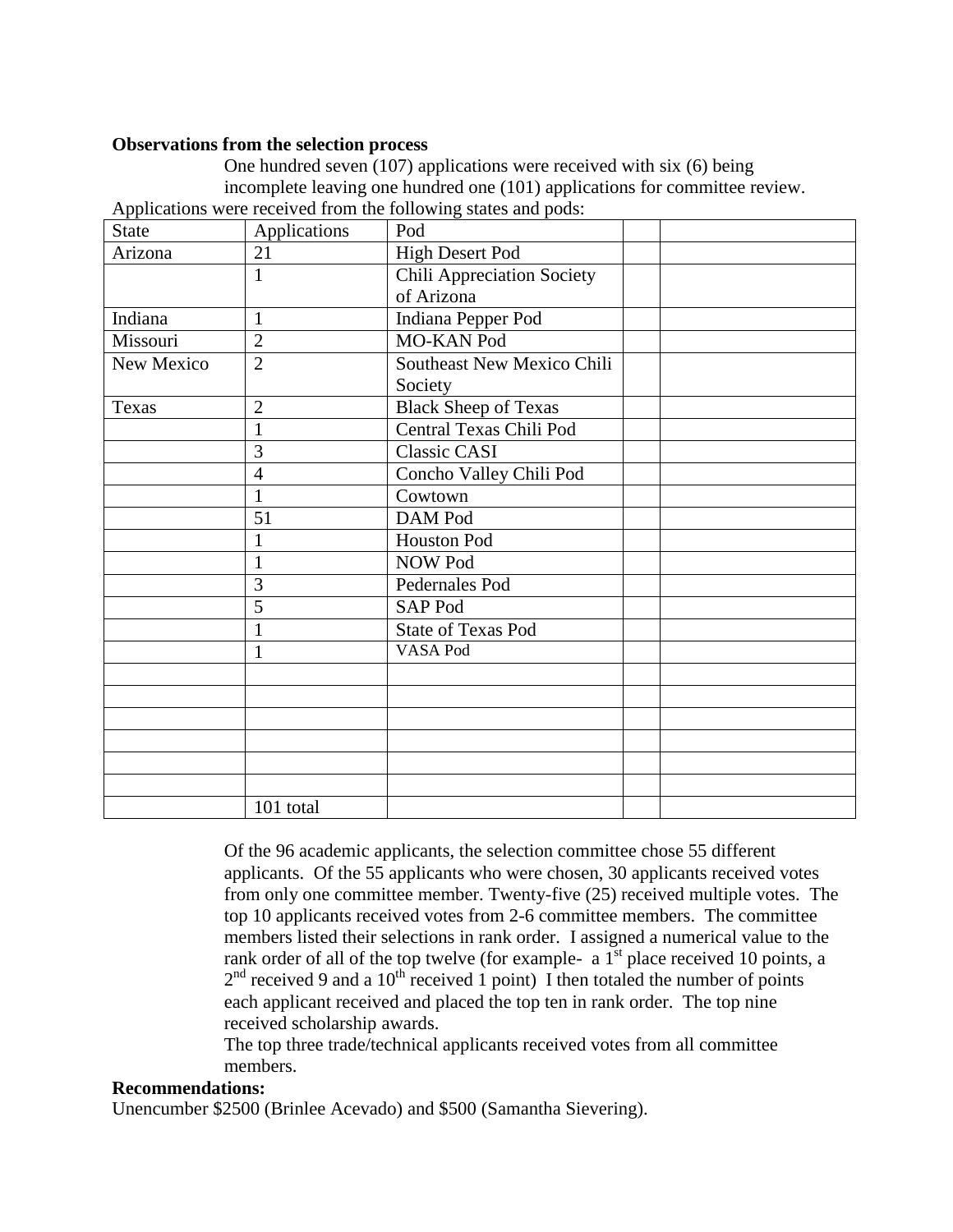# **2009-2012 Highlights**

**CASI National Scholarship Program** guidelines were written and approved by the Great Peppers.

Committee members serve a three-year term.

There was an increase in number of scholarships awarded each year.

 $2009 - 6$  scholarships  $2010 - 10$  scholarships  $2011 - 11$  scholarships 2012 – 12 scholarships

In addition, CASI awards the Tex Schofield scholarship yearly to the valedictorian of Terlingua High School. Beginning in 2012, the Friends of CASI awards the salutatorian of Terlingua High School a scholarship.

Scholarship recipients receive a Certificate of Award designed by one of the committee members in addition to scholarship money.

Memorial cards and acknowledgment cards are sent for all donations to the scholarship program.

# **Old 320 Report**

Ralph Hay, Alcalde for the Old 320, advised that this is an election year for the Old 320 Alcalde and that he was going to run again. It is a 2 year term.

In 2011 there were 218 cooks cooking on the Old 320 site, Hay would like to see this number increase. The winners of the raffle for Wendell Rankin painted stoves at 2011 TICC were Kevin Foley and Ron Barnes. He reminded Old 320 members to register at TICC and get their name badge when registering for chili and show. Hay asked any cook who wishes to cook in the Old 320 area, and is not an Old 320 member, to contact him and he will get an unused site for them to cook. He asked all Pods having Old 320 sites to advise him who will be cooking on their site. He asked for volunteers to help with marking the Old 320 site on Wednesday morning, October  $31^{\rm st}$ .

The Old 320 Meeting will be on Friday November  $2<sup>nd</sup>$ , immediately after the award ceremony for the Scholarship Day events.

Hay has contacted all the Old 320 members who aren't active anymore, and as a result has had 3 sites turned back in to him for sale to those on the waiting list.

Hay reminded all of the wall plaques being sold and installed along the rock wall that recognize the various Pods. In the future it will be opened to individuals to purchase. Money for these plaques goes into the CASI Scholarship Fund.

# **Great Pepper's Committee Report**

Ed Blair reported that the Committee members were: Adrian Grant, Bill Pierson, Diane FitzHenry, Alan Dean, Gary Brignon, Gil Hewlett, Jim Ezell, John Montgomery, and Mel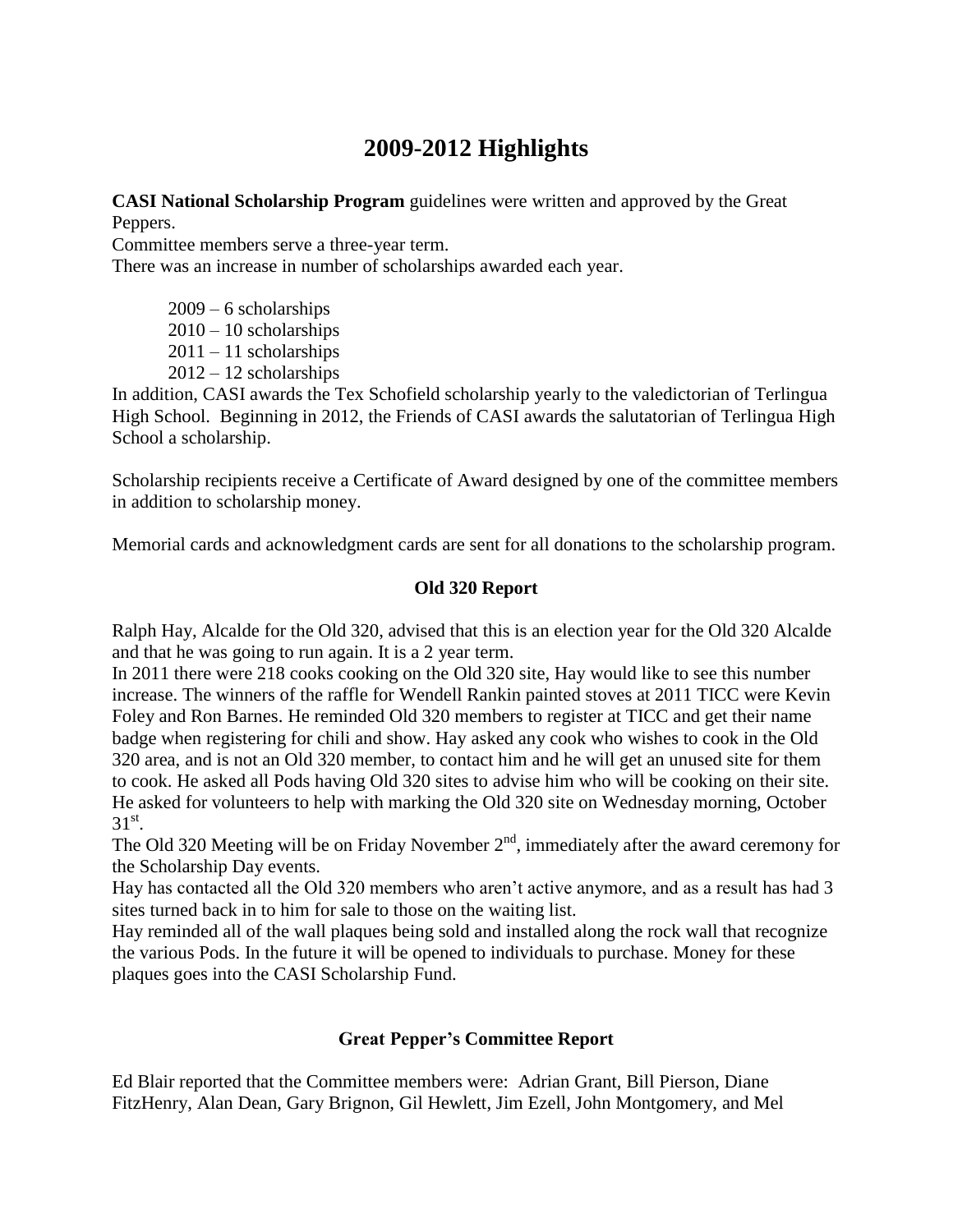FitzHenry; and thanked them for their work in putting on the 2012 Great Peppers Meeting. Blair asked all to complete the critique card to improve the 2013 Great Peppers Meeting.

A discussion ensued on the dollar amount to be spent putting on the Great Peppers Meeting. The consensus was that CASI would not be limit itself to the \$10,000 cap previously placed on host Pods.

Blair thanked the Pods who assisted with registration and the hospitality room, and asked for several different Pods to volunteer to assist next year.

#### **New Business**

- **A. Museum Presentation:** Jim Stateczny gave a presentation on the virtual CASI Museum he is working on with the Apple Dumpling Gang. He previewed the site as it is being installed on [www.chili.org](http://www.chili.org/) He advised he had taken all the paper documents he could find and has scanned those items to put in the museum. He asked all to return to their States and Pods and gather all the information that can be found to be included in telling the story of CASI.
- B. **2013 Great Peppers Meeting:** This topic was covered previously.
- C. **Voting for Great Pepper of the Year:** Connie Collier collected the votes for Great Pepper of the Year.
- D. **Houston Pod Hall of Flame:** Joe Braden asked that nominations for election to the Houston Pod Hall of Flame be mailed to him prior to October  $1<sup>st</sup>$ .
- **E. Vote on Payson CCO:** Janice Miller advised there were 6 cookoffs that were to be held in the month of September that did not meet the CASI Rules for advertising; those CCO's are Payson; Crane; Medina County; Pawhuska, Oklahoma; Paris, Texas; and Mason Dixon Pod.

After discussion; MOTION made by Casinova Pod that the Great Peppers approve all the mentioned cookoffs, without disciplinary action. The motion was seconded by Capitol Pod.

*Motion passed on a hand count vote.* 

President Ed Blair announced the results of the voting for the Board of Directors:

Darin Jester - 63 votes, receives a 3 year term. Robert Schrade- 61 votes, receives a 3 year term. Randy Duke – 55 votes, receives a 2 year term. Roger Foltz – 38 votes, receives a 2 year term

The Board of Directors adjourned to elect new officers.

While the Board was adjourned, Joe Braden, Great Pepper of the Houston Pod reviewed the election process for the Hall of Flame, and requested nominations be mailed to him